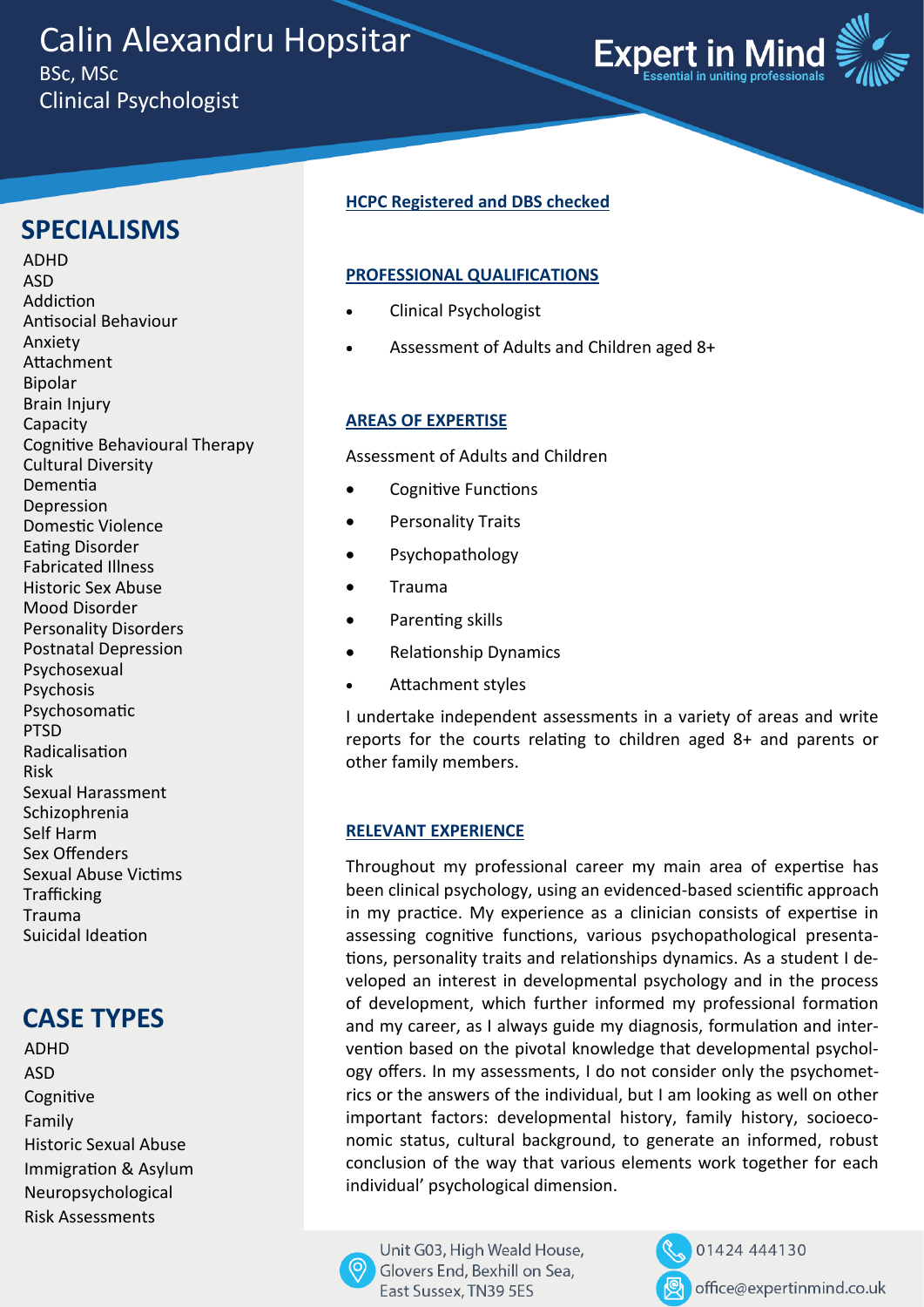

## **QUALIFICATIONS, TRAINING AND RESEARCH**

#### **Qualifications**

- BSc in Psychology, Romania, 2017
- Master's in Clinical Psychology and CBT Therapy, Romania, 2019
- MSc in Neuroscience, Kings College London, 2020

#### **Training**

- CBT Therapist
- Gottman Couples Method Trained Therapist

#### **Research**

- Developmental Psychology
- Developmental Neurobiology and Stem Cells
- Clinical psychology

## **MEMBERSHIPS & PUBLICATIONS**

#### **Professional Memberships**

- Member of the British Psychological Society (AFBPS) Registration number: 485885
- Registered Clinical Psychologist with the Health Care Professions Council

## **Publications & Presentations**

- 18-20th July 2019, **participation and poster presentation** in the **9th World Congress of Behavioural and Cognitive Therapies,** Berlin, Germany
- 21 November 2017: **published article**: Ionescu, T., Marian, A., Moldovan, P., Perde, B., Vescan, R., Hopsitar, C., Rogobete, D., & Suciu, L. (2017). Integration of Processes in the Study of Insight and Innovation*. AVANT*, 8, 147 -156. [doi:10.26913/80s02017.0111.0014](https://doi.org/10.26913/80s02017.0111.0014)
- 1<sup>st</sup> of July 2017: The 9<sup>th</sup> International Congress of Cognitive Psychotherapy, poster session number 3: The *effect of emotional regulation strategies on shame, in adolescents, in the context of depressive symptoms: Preliminary Data*. (Călin-Alexandru Hopșitar, Aurora Szentagotai-Tătar, Diana Cândea) **Poster presentation**